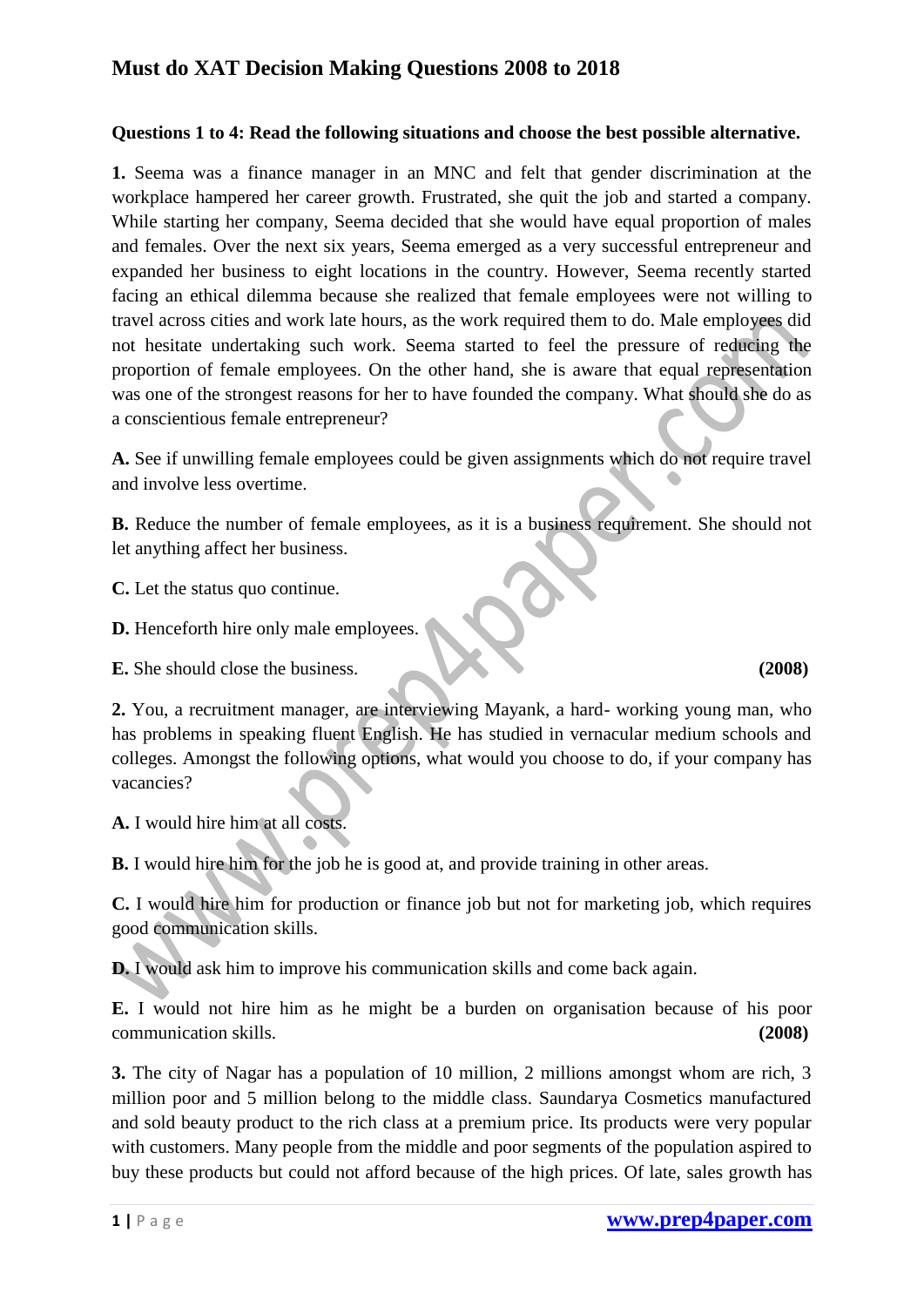been stagnating in the rich segment. Which of the following is the best option for Saundarya Cosmetics to maximize long-term profits?

**A.** Sell the same products at lower prices to middle and poor classes.

**B.** Sell similar products, of different quality standards with different brand names, to middle classes and poor classes.

**C.** Sell its products under different brand names to middle and poor classes.

**D.** Continue to target rich only and hope that today's middle class would be tomorrow's rich class.

**E.** Target middle class as it is the largest segment and forget about the rich.

**4.** A database software manufacturing company found out that a product it has launched recently had a few bugs. The product has already been bought by more than a million customers. The company realized that bugs could cost its customers significantly. However, if it informs the customers about the bug, it feared losing credibility. What would be the most ethical option for the company?

**A.** Apologize and fix up the bug for all customers even if it has to incur losses.

**B.** Do not tell customers about bugs and remove only when customers face problems, even if it means losses for the customers.

**C.** Keep silent and do nothing.

**D.** Keep silent but introduce and improved product that is bug-free at the earliest.

**E.** Take the product off the mark and apologize to customers. **(2008)**

#### **Read the following caselet and choose the best alternative (Question 5 to 10):**

Mr. Rajiv Singhal, Chairman of the Board of Directors of Loha India Ltd., (a steel manufacturing company) had just been visited by several other directors of the company. The directors were upset with recent actions of the company president, Mr. Ganesh Thakur. They demanded that the board consider firing the president.

Mr. Thakur, recently appointed as president, had undertaken to solve some of the management-employees problems by dealing directly with the individuals, as often as possible. The company did not have a history of strikes or any other form of collective action and was considered to have good work culture. However, Mr. Thakur felt that by dealing directly with individuals, he could portray the management's concern for the employees. An important initiative of Mr. Thakur was to negotiate wages of the supervisors with each supervisor. In these negotiation meetings, he would not involve anyone else, including the Personnel Department which reported to him, so as to take an unbiased decision. After negotiation, a wage contract would be drawn up for each supervisor. This, he felt, would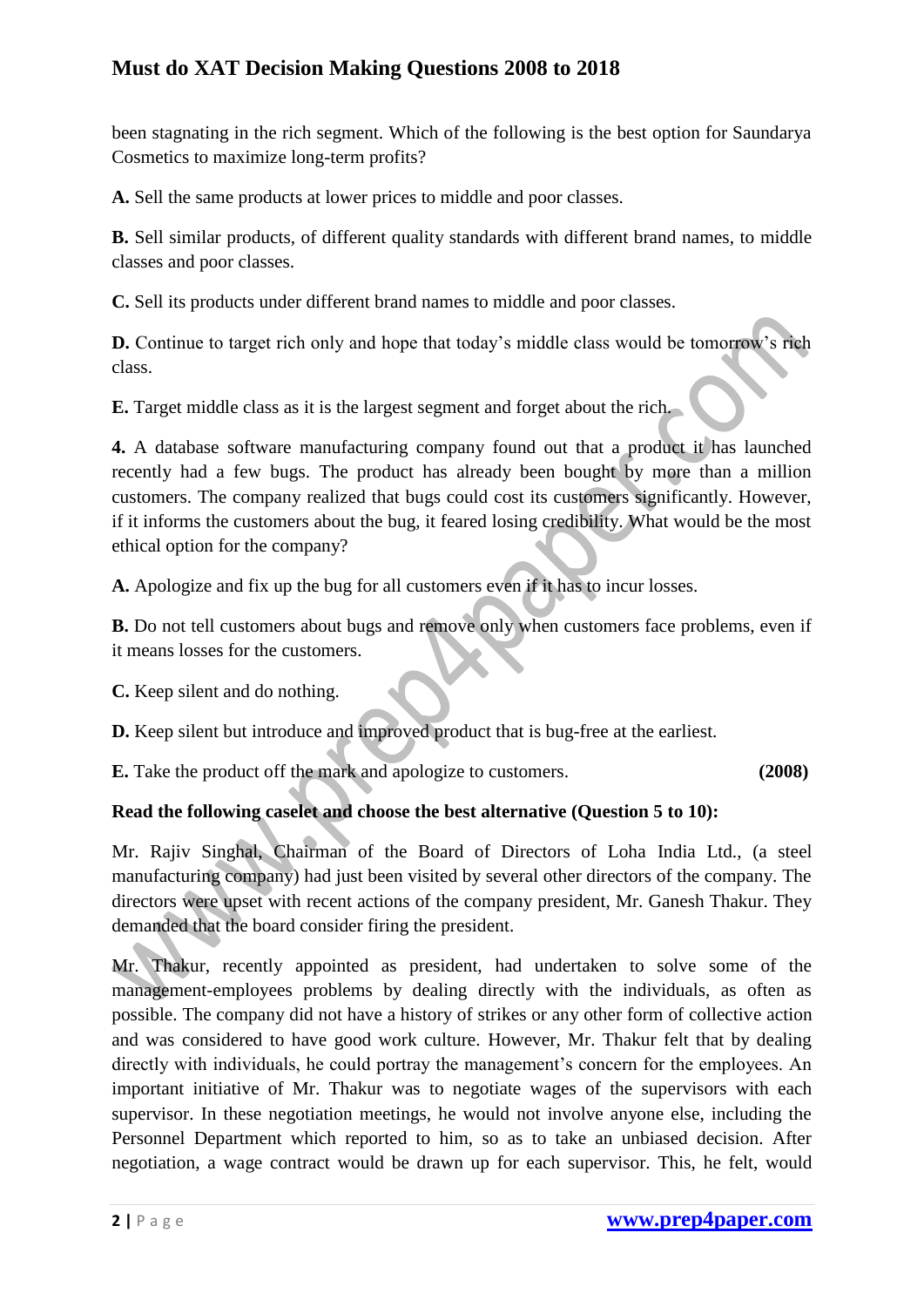recognize and reward the better performers. Mr. Thakur successfully implemented the process for most of the supervisors, except those working in night shift with that of supervisors of the day shift.

For several days Ram Lal, a night shift supervisor, had been trying to seek and appointment with Mr. Thakur about his wages. He was disgruntled, not only over his failure to see the president, but also over the lack of discussions about his wage contract prior to its being effected. As a family man with six dependents, he felt his weekly wage should be higher than that granted to him.

Last Thursday afternoon Ram Lal stopped by the president's office and tried to see him. Mr.Thakur's secretary refused his request on the grounds that Mr. Thakur was busy. Infuriated, Ram Lal stormed into the president's office and confronted the startled Mr. Thakur, with stood up and told Ram Lal to get out of his office and express his grievance through official channel. Ram Lal took a swing at the president, who in turn punched Ram Lal on the jaw and knocked him unconscious.

**5.** The most important causal factor for this entire episode could be:

**A.** Trying to follow a divide-and-rule policy in his dealings with the supervisors.

**B.** Inconsistent dealings of Mr. Thakur with supervisors.

**C.** Paternalistic approach towards mature individuals in the organisation.

**D.** Legalistic approach to employee problems.

**E.** Inadequate standards for measurement of supervisors' on-job performance. **(2008)**

**6.** The situation with Mr.Lal could have been avoided if Mr. Thakur had

**1.** Delegated the task of negotiation of wage contracts for night shift employees to Personnel department.

**2.** Created a process for supervisors working the night shift so that they could have and opportunity to interact with him.

**3.** Created an open door policy that would have allowed employees to see him without any appointment.

**4.** Postponed the decision of wage revision for supervisors in the night shift for two months, since supervisors were rotated on different shifts after every two months. The option that best arranges the above managerial interventions in decreasing order of organisational impact is:

| A. 4, 2, 3, 1        | <b>B.</b> 4, 3, 2, 1 | C. 4, 3, 1, 2 |        |
|----------------------|----------------------|---------------|--------|
| <b>D.</b> 4, 1, 2, 3 | <b>E.</b> 2, 3, 1, 4 |               | (2008) |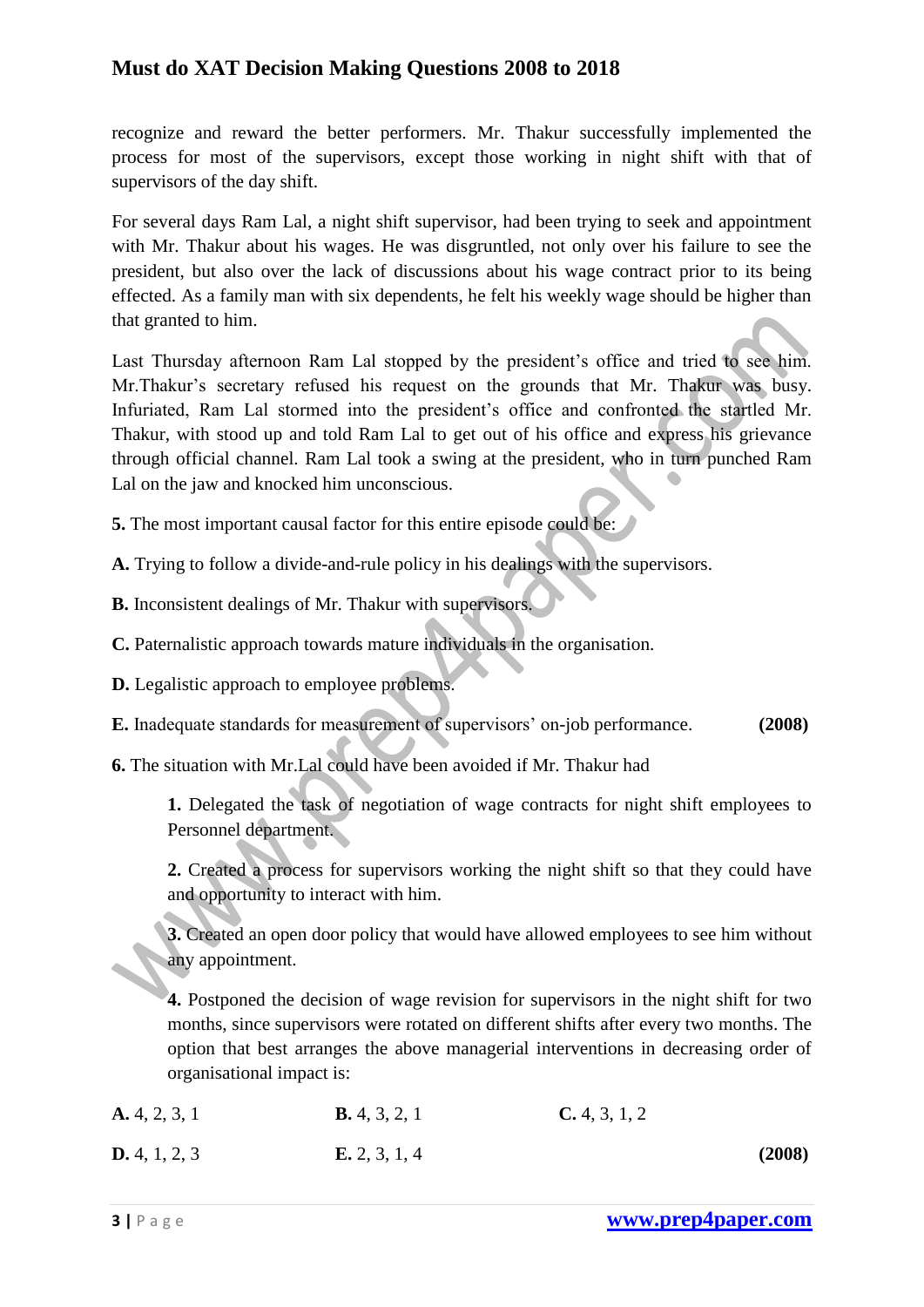**7.** The most likely premise behind Mr. Thakur's initiative regarding individualised meetings with the supervisors seems to be

**A.** Employee related policies should allow scope for bargaining by employees.

**B.** Involvement of company's president in wage problems of employees will lead to a better goodwill towards the management among the workers.

**C.** Individual agreements with supervisors would allow the management to prevent any possible collective action by the supervisors.

**D.** Management will be able to force supervisors to accept lesser wages individually in this way.

**E.** He would be able to know who the trouble makers in the plant are by interacting with the supervisors. **(2008) (2008)** 

**8.** Out of the following, which one seems to be the most likely cause of Ram Lal's grievance? **A.** His disappointment with the management's philosophy of having one to one interaction as the supervisors were in a way being forced to accept the wage contracts.

**B.** His being in the night shift had worked to his disadvantage as he could not interact with the management regarding his problem.

**C.** He was not allowed to meet chairman of the board of directors of the company.

**D.** Employment in the night shift forced him to stay away from his family during the day time and therefore he could not interact with his family members much.

**E.** All of these. **(2008)**

**9.** Apart from the supervisors working the night shift, executives of which department will have most justified reasons to be disgruntled with Mr. Thakur's initiative?

**1.** Production department - for not being consulted regarding the behaviour of the supervisors on the shop floor.

**2.** Finance department - for not taken into confidence regarding the financial consequences of the wage contracts.

**3.** Marketing department - for not being consulted on the likely impact of the wage contracts on the image of the company.

**4.** Quality control - for not being able to give inputs to Mr. Thakur on how to improve quality of steel making process.

**5.** Personnel department - for it was their work to oversee wage policies for employees and they had been ignored by Mr. Thakur.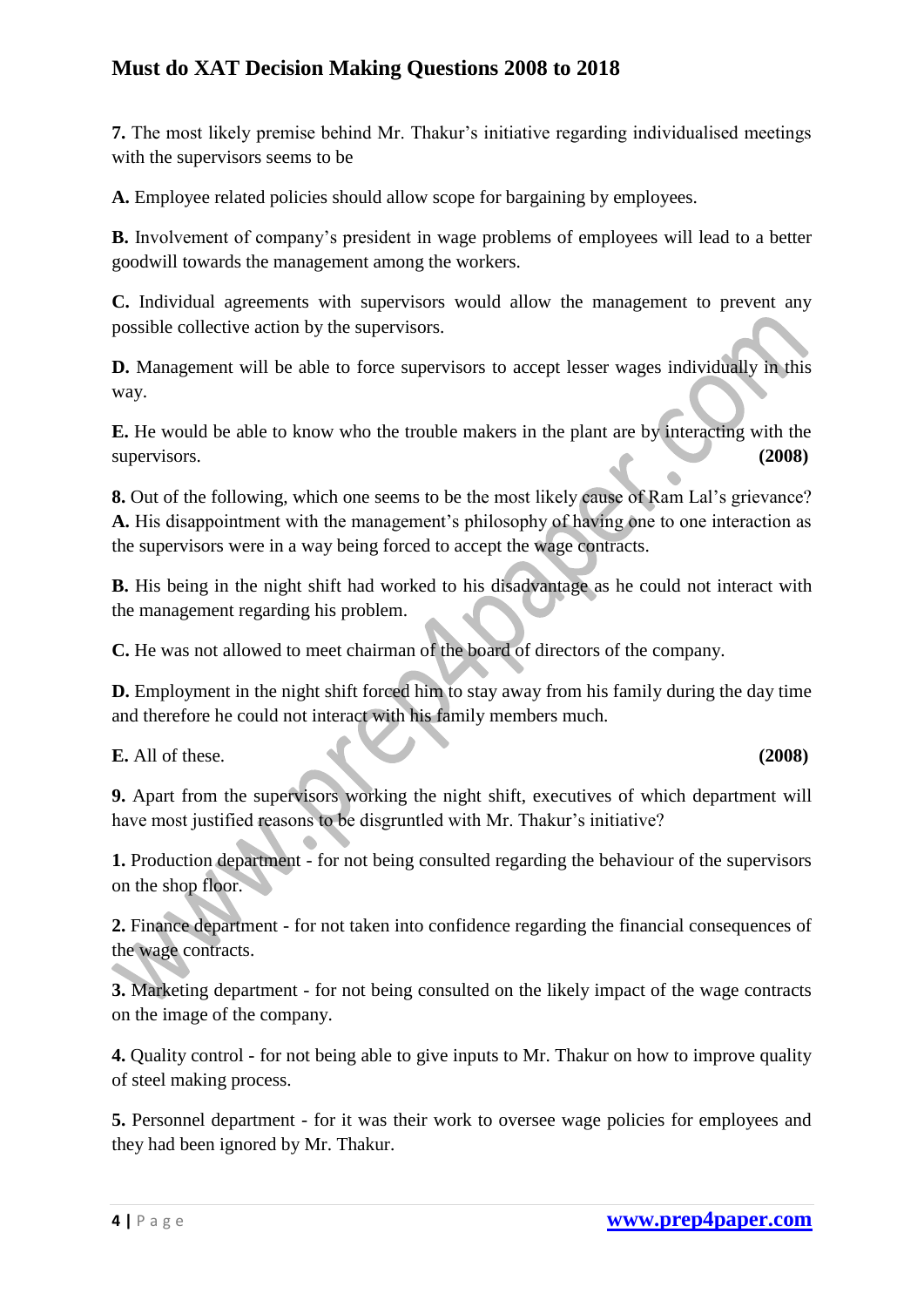| A. $1 + 2 + 3$        | <b>B.</b> $1 + 4 + 5$ | <b>C.</b> $1 + 2 + 5$ |        |
|-----------------------|-----------------------|-----------------------|--------|
| <b>D.</b> $1 + 3 + 4$ | <b>E.</b> 3 + 4 + 5   |                       | (2008) |

**10.** Which of the following managerial attributes does Mr. Thakur seem to lack the most?

**A.** Emotional instability under pressure. **B.** Proactive problem solving.

**C.** Ethical behaviour. **D.** Emotional stability under pressure.

**E.** Independent decision making. **(2008)**

#### **Read the following caselet and choose the best alternative (Questions 11 to 14):**

Shekhar, an MBA from Singapore returned to his hometown-Jamshedpur. Jamshedpur had a population of 10 lacs with one of the highest per capita income among Indian cities. Shekhar loved music. While listening to his favourite song on "satellite radio", he wondered if he could mix his passion with business. Incidentally, a few weeks later, while browsing the Internet, he came across an advertisement from Music World, which called for expression of interest from potential franchisees. Jamshedpur did not have a single good music outlet, where its residents could buy quality, variety and the latest from the world of music.

Music World wanted the potential franchisees to own minimum 1200 square feet space and invest Rs. 30 lacs. Profits were to be shared in the ratio of 3:7 between Music World and the franchisee. While Shekhar was excited about working with a renowned brand, he was worried if Rs. 30 lacs was too high an amount to shell out. He did not have the entire amount with him and was thinking of borrowing from the bank. He made enquiries with other Music World franchisees located in towns like Patna and Ranchi, as he expected similar football in Jamshedpur. A franchisee in Patna had sales revenue varying from 1-2 lacs rupees per month with profit margin in the range of 25-30%. Satisfied, Shekhar decided to proceed.

Soon, he was on a look out for the space. Jamshedpur had three main areas – Bistupur, Sakchi and Sonari. All areas were inter-connected by good roads. Bistupur was a business area where most of the high-end retail formats were located. Most upper middle class and higherclass customers shopped there. It was also the education hub of the city. On the other hand, Sakchi was a growing lower middle class business area and Sonari had mostly residential population.

Shekhar was in favour of choosing Bistupur as it was the place where he shopped. However, he soon stumbled across problems. Not only it was difficult to obtain space in Bistupur but property rentals touch 30-40 rupees per square feet per month. Rentals at Sakchi and Sonari were in the range of 15-20 rupees per square feet per month. Also, Shekhar's friend, who stayed in Sakchi, told him that a few branded outlets were opening in Sakchi and it seemed to be the fastest growing market in Jamshedpur, with highest ratio of teenagers. But, Shekhar was not in favour of Sakchi due to its low image. He expected to target the growing crowd in Bistupur.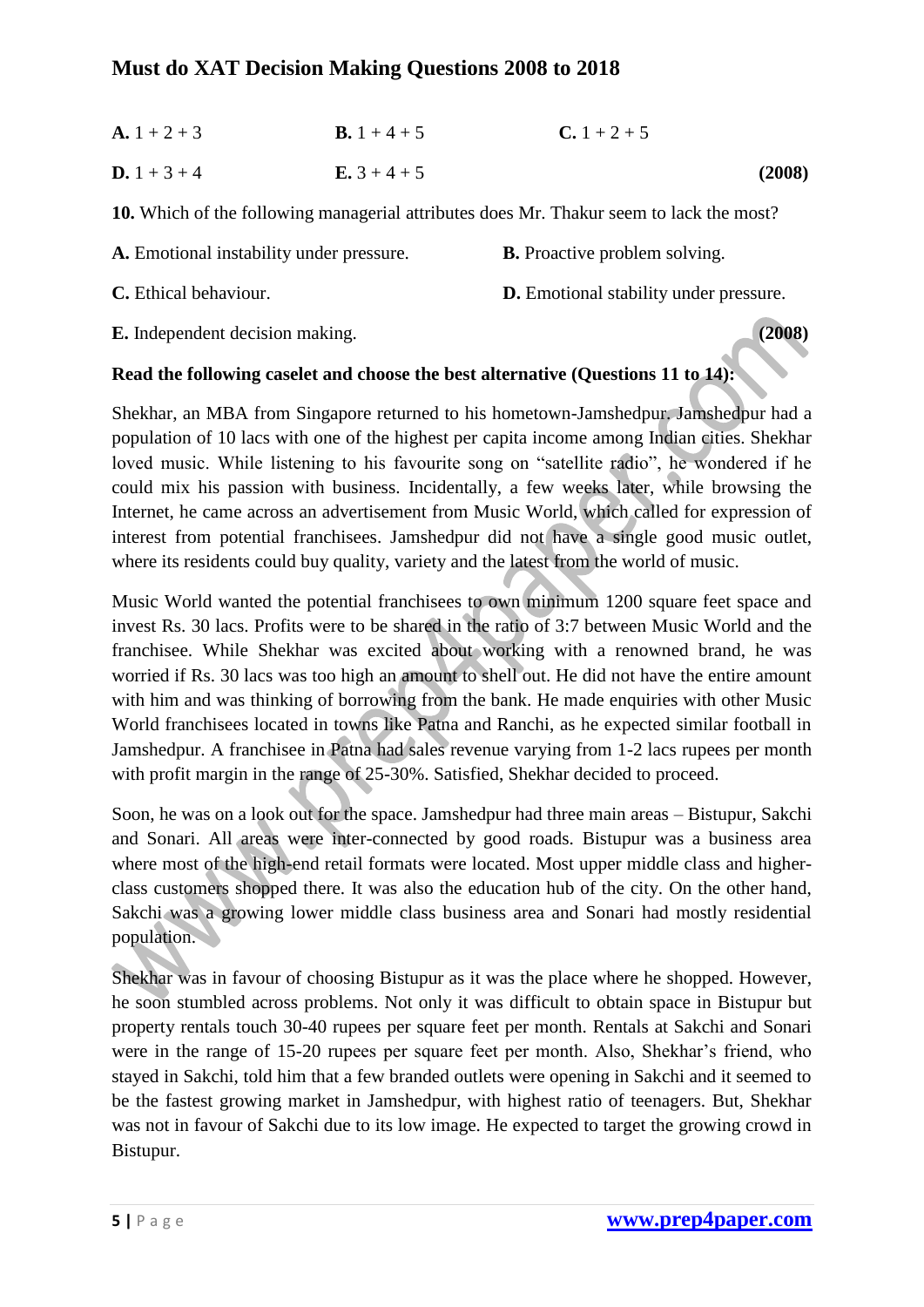High real estate prices in Bistupur and his low assessment of the Sakchi market created confusion in Shekhar's mind. To give the decision some serious and fresh thought, he decided to hit the Jamshedpur-Ranchi highway in his newly acquired car.

**11.** Suppose sales in Patna and Bistupur are likely to be same, how many years would it take for Shekhar to recoup the investment (consider Zero inflation)?

| A. Less than five years. | <b>B.</b> Less than Seven years. |
|--------------------------|----------------------------------|
|--------------------------|----------------------------------|

**C.** Less than eight years. **D.** Less than nine years.

**E.** Maybe never. **(2009)**

**12.** What could be the most likely reason for Shekhar's bias in favour of Bistupur?

**A.** Presence of a college going crowd, as he felt they were the customers for the latest music.

**B.** Crowded (hoi polloi) image of Sakchi.

**C.** It was difficult for Shekhar to associate nonBistupur areas with good quality products.

**D.** Higher rentals in Bistupur.

**E.** Patronage of Bistupur shops by executives and their families. **(2009)**

**13.** How best should Shekhar resolve his confusion?

**A.** By investing in the franchise.

**B.** Do not invest in the franchise and look for different brand name(s).

**C.** Go back to Singapore and start looking for a job.

**D.** Do a further in-depth study to find the drivers and potential of the business.

**E.** Approach another music company for setting up a franchise. **(2009)**

**14.** Which one of the following is the most important decision criterion in such a business situation?

**A.** Financial capability of entrepreneur. **B.** Changes in music industry.

**C.** Future market growth.

**D.** Profitability of business in first couple of years.

**E.** Real Estate prices. **(2009)**

#### **Read following caselet and choose the best alternative (Question 15 to 18)**

Om Chowdhury was one of the supervisors in the Fire and Safety (F&S) department of Maqsood Textile Mills. He was a distant cousin to Mr. Bhiwani, General Manager (Personnel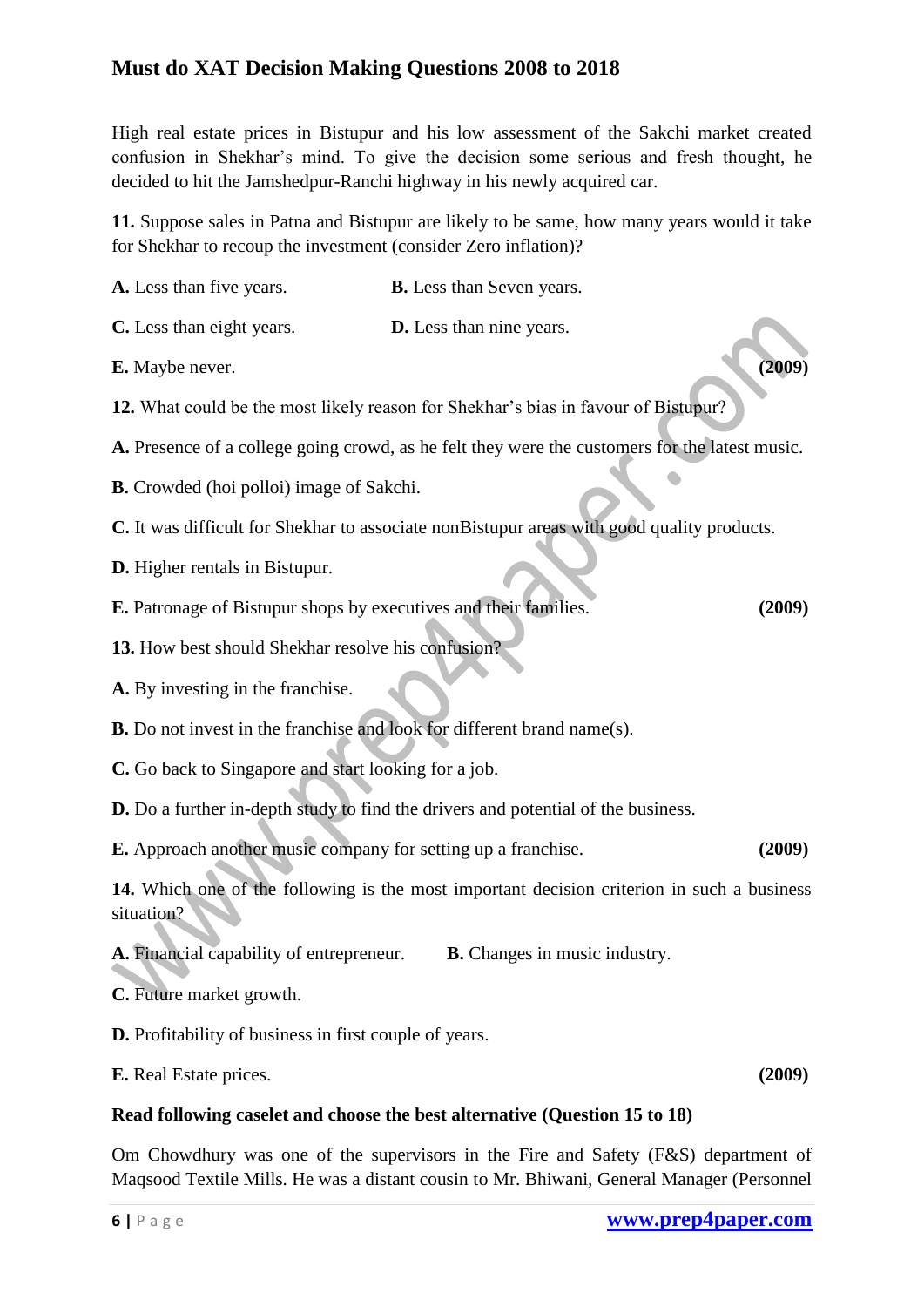& Administration). Personnel & Administration department was given the responsibility of all personnel related decisions. It was often rumoured that Om had obtained the job due to his cousin's influence. However, Om was meticulous in the performance of his duties and didn't give anyone a reason for complaint. It was known that Om was not much given to talking and kept to himself and to his duties.

All F&S supervisors reported to Mr. Rabindra, the shopfloor manager. The mill operated on a three-shift basis and Rabindra allocated the supervisors to different shifts. They were required to be present at all times during the shift operation and carry out scheduled checks of machinery and fire fighting equipments. For some reasons, Om was allotted the night shift more often than other supervisors. Om accepted these allocations without any objection, while it was known that other supervisors would often plead and bargain with Rabindra to be allocated the day shifts. During the night shift keeping awake and remaining mentally alert were some of the major challenges faced by the supervisors.

Of late, Rabindra observed signs of indifference from Om. On two occasions he found Om absent from his cabin. Rabindra heard from others that Om was often found in different parts of the shop floor talking to employees. Rabindra called him to his office and reminded Om of his responsibilities. Om did not counter Rabindra. He promised that he would not be lax in his duties again. Rabindra also broached the subject with Mr. Bhiwani. Mr. Bhiwani called Om to his office and talked on a very personal basis. He reminded Om that their family relations made it uncomfortable to all concerned. Om nodded and agreed to do better. Soon his performance became that of a model supervisor. It was often found he went beyond his official duties to sort out the problems of employees.

About three months later, Rabindra happened to visit the plant during the night. As he looked into F&S office, he found Om playing solitaire on the office computer. Mr. Rabindra immediately fired Om.

The next morning Mr. Bhiwani called Mr. Rabindra and asked how he can fire an employee. He suggested that Mr. Rabindra reconsider Om's dismissal. "This decision has already been made. There will be no turning back" replied Rabindra.

**15.** Out of the options below, which one best summarizes the learning from solitaire incident?

**A.** Managers often do not take any responsibility towards training juniors.

**B.** People tend to become relaxed during night shift and require surprise checks to keep them on their toes.

**C.** Certain roles would have different ways of carrying out their duties.

**D.** Having relatives in the same organisation can be a source of potential problems.

**E.** Managers tend to allocated silent people to difficult positions. **(2009)**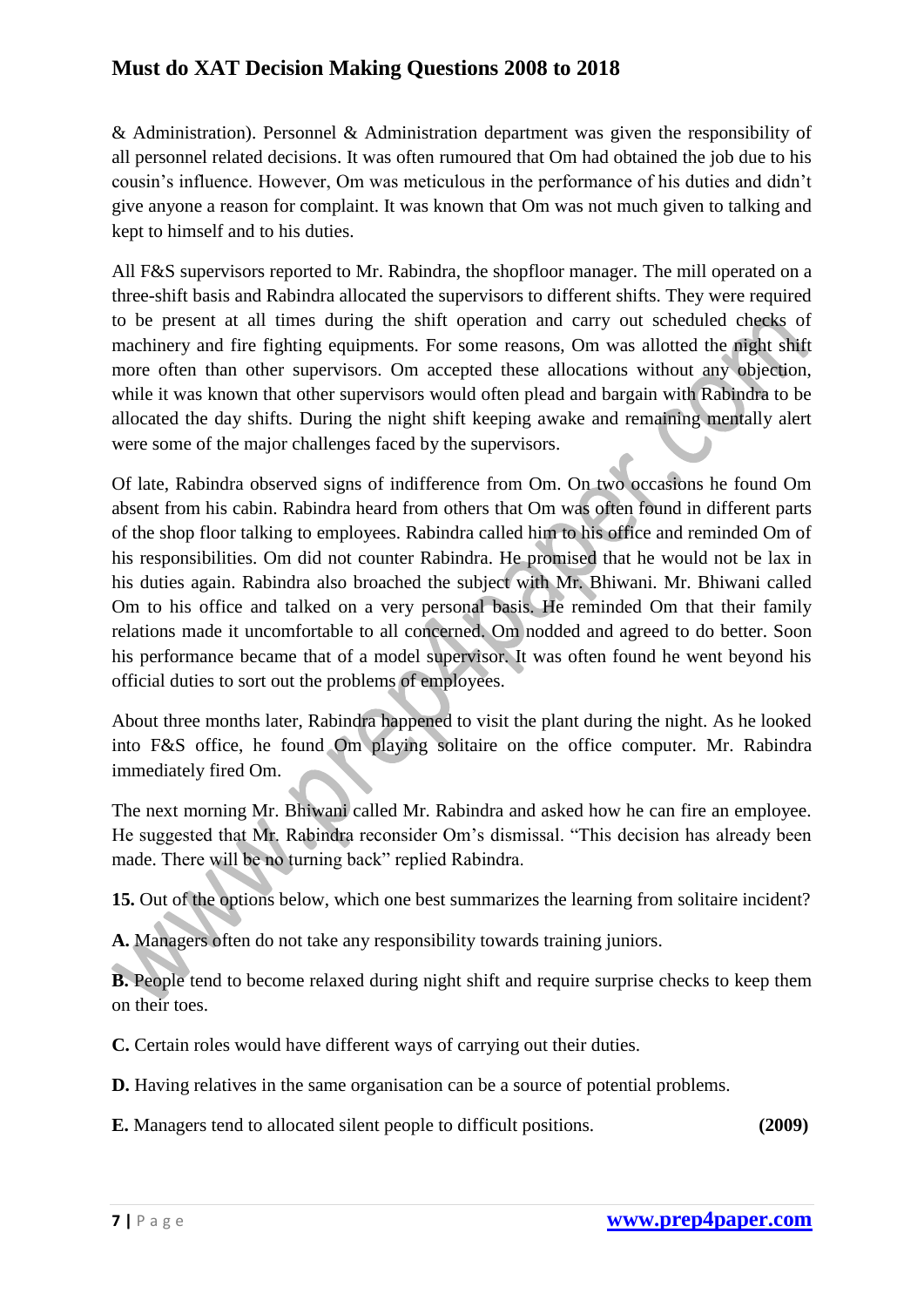**16.** The options below give combinations of possible root causes of the problem and the justifications thereof. Given the details in the case, which one can be inferred to be the best option?

**A.** Hiring of Om. Reason: That ensured Om was perpetually casual towards his duties.

**B.** Om favouring to work during the night shift. Reason: Absence of Rabindra ensured that Om could relax.

**C.** Rabindra bias against Om. Reason: Rabindra had been assigning too many night shifts to Om while for other supervisors he was lenient.

**D.** Rabindra jumping to conclusions. Reason: He should have investigated whether Om had carried out his duties.

**E.** Rabindra's firing of Om. Reason: It led to clash between Rabindra and Mr. Bhiwani.

**(2009)** 

**17.** The details of the entire episode have become common knowledge among all the employees of the company. Out of the options below, which one presents the best way for the top management to resolve the issue so as to benefit the organization as a whole?

**A.** Revoke Rabindra's order. It can be communicated to others that firing was too severe a punishment for such a small incident of indiscipline.

**B.** Ask Om for clarification. It can be communicated that since Om had clarified regarding his duties, the order has been taken back.

**C.** Declare Rabindra's order as void. Reiterate officially the disciplinary processes that need to be followed by mangers along with their scope of authority.

**D.** Ask feedback from other employees on the shop-floor regarding Om's performance. This can be used to revoke Rabindra's order.

**E.** Take the feedback of other F&S supervisors as to the work involved during night shift. This would better explain Om's behaviour. **(2009)**

**18.** Of the options below, which could have been a better response from Mr. Rabindra when he saw Om playing?

**A.** He should have clarified about his authority to fire employees.

**B.** He should have informed Mr. Bhiwani about the incident and asked him to take necessary action.

**C.** He should have asked the employees of the shift regarding Om's performance of his duties.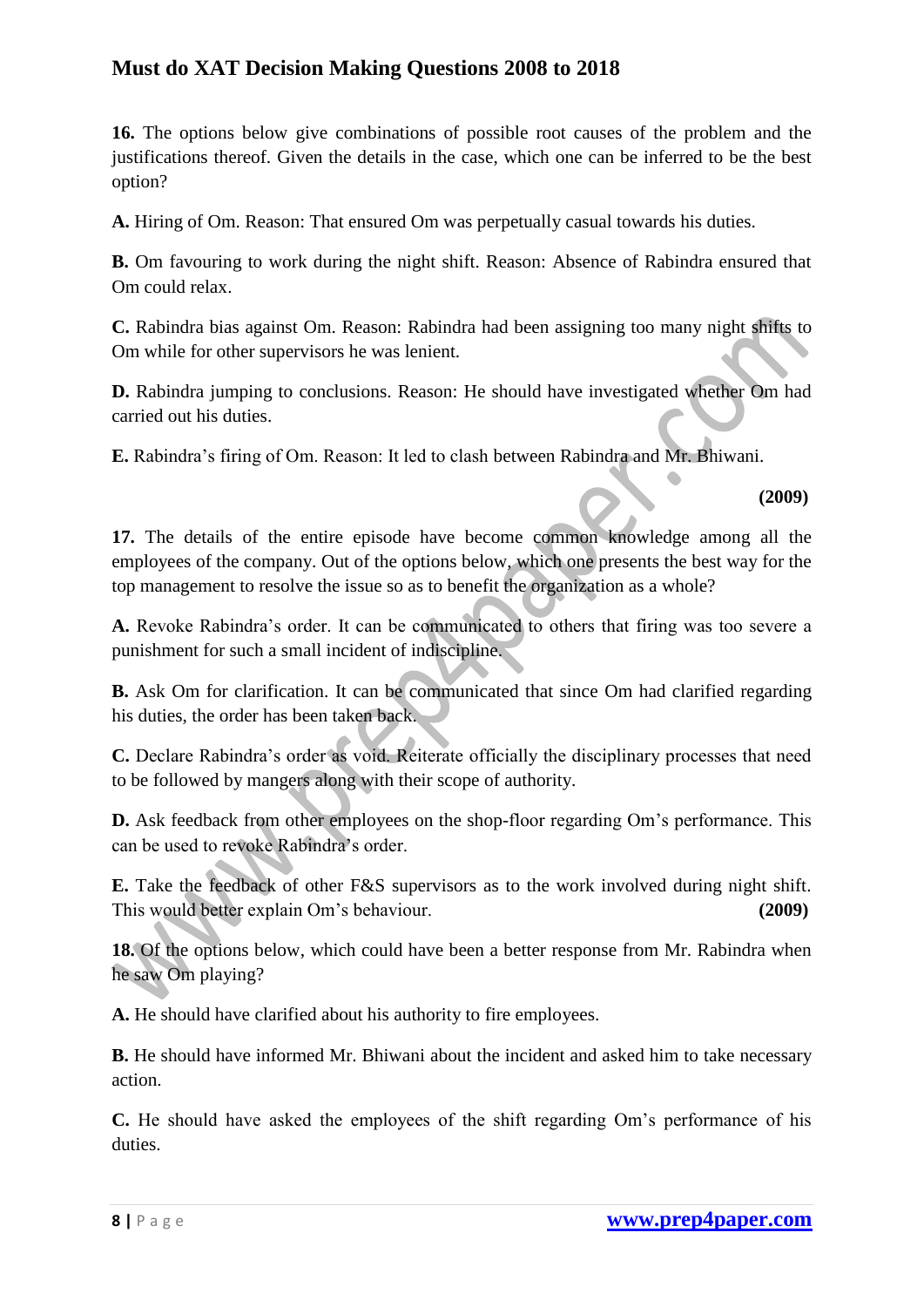**D.** He should have checked if Om had done his duties or not.

**E.** He should have checked the production levels in the shift to see if it was as required.

**(2009)**

#### **Read the following case and choose the best alternative (Question No. 19 to 22):**

Guruji's guidance Bhola, an avid nature lover, wanted to be an entrepreneur. He dreamt of establishing a chain of huts in Chatpur region to cater to tourists, who came attracted by the beauty and splendour of the Himalayas.

However, he was appalled by current degradation of the Himalayan environment. He remembered the early times when everything was so green, clean and peaceful. Now, greenery was replaced by buildings. Peace was shattered by honking of vehicles and flocking of tourists, and cleanliness was replaced by heaps of plastics.

Bhola had a strong sense of right and wrong. On speaking to few locals about the issue, he realized that the locals were aware of these issues. However, they pointed out the benefits of development: Pucca houses for locals, higher disposable income and with that, ability to send their children to better schools and colleges, better road connectivity, and access to latest technology in agriculture. Most locals wanted the development to continue.

Saddened by the lack of support from the locals, Bhola took up the issue with the government. He met the chief minister of the state to find out if government could regulate the developmental activities to prevent environmental degradation. However, the chief minister told Bhola that such and action would slow down the economic progress. That also meant loss of substantial tax revenues for the government.

Bhola needed to resolve the dilemma. Bhola always wanted to be an entrepreneur, who could contribute to the society and earn money as well. However, his business would also be responsible for destroying the environment. If he did not set up his business, he would not be able to earn money and contribute to the society.

After mulling over the issues, he went to his mentor "Guruji". Guruji realized that it was really a difficult puzzle: if one saves the environment, there seems to be no development and if the people and the government sought development, the environment and hence future of this planet and human beings was at stake. After careful thought, he felt that dilemma could be resolved. He fixed up a meeting with Bhola to answer Bhola's queries.

- **19.** Should Bhola still think of doing business?
- **A.** Yes, where there is a will, there is a way.
- **B.** No, saving the Earth for our children is more important than earning money.

**C.** Yes, Bhola should do business while ensuring no environmental damage is done.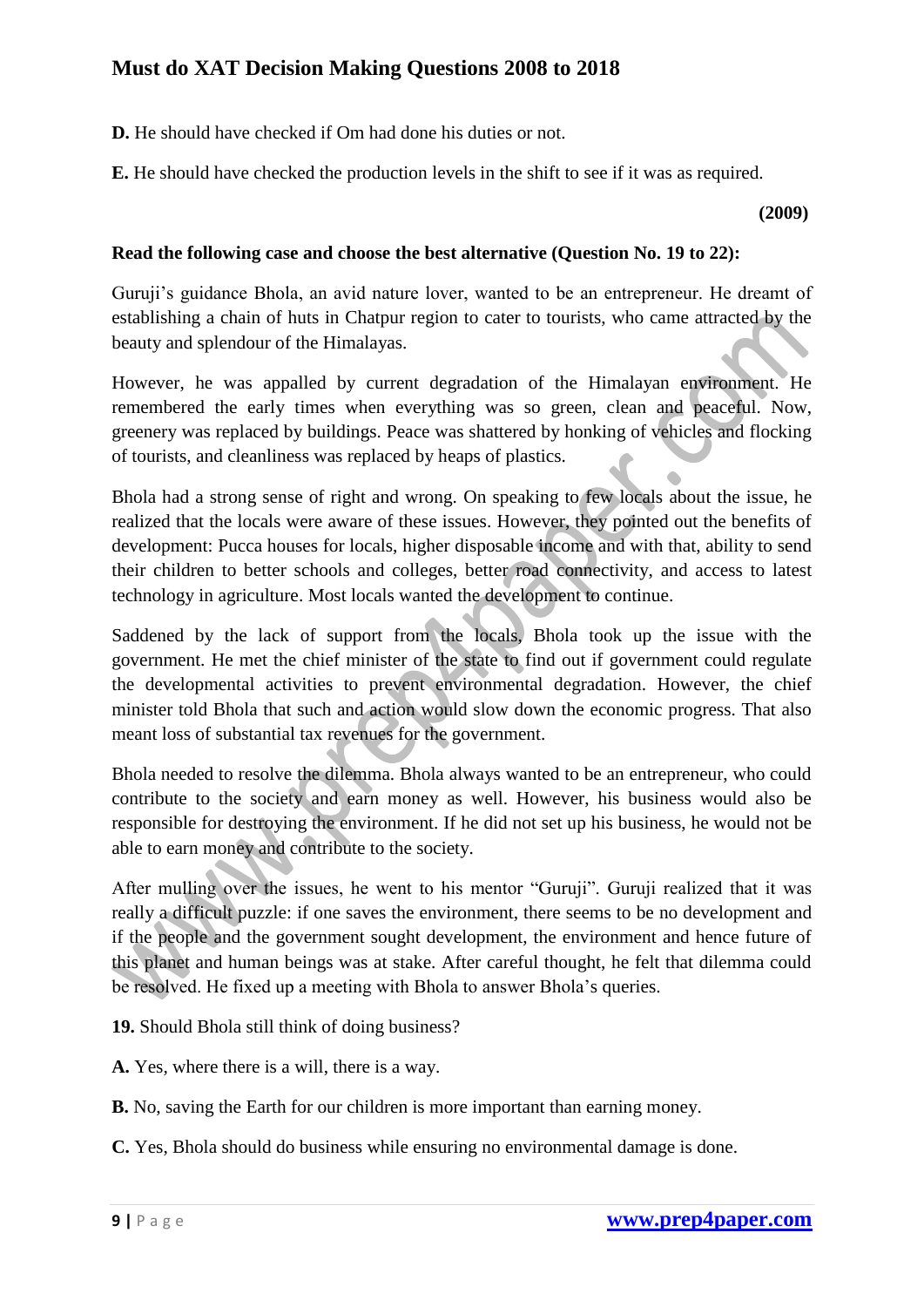**D.** Yes, but only if the government puts strict environmental regulations in place.

**E.** Bhola should stop thinking about such a dilemma. **(2010)**

**20.** Bhola wanted to advise the government about the new tourism policy. Bhola had developed a few alternatives as given below. Choose the best alternative.

**A.** Stop environmental degradation by stopping the developmental activities.

**B.** Forget about the environment; think about the people as they are the vote banks for politicians to come back to power.

**C.** Suggest that the government should try to promote eco-tourism, which would be controlled and regulated by the government, as the government could think about welfare of majority of stakeholders.

**D.** Suggest that the government should promote eco-tourism with public-private partnership with the involvement of NGOs, So that there are checks and balances for inefficiencies and promotion for synergetic efforts between the government and private entrepreneurs.

**E.** Involvement of impartial entities like NGOS who would provide a fair assessment of the policies. **(2010)**

**21.** Bhola wished he was heading the government. He had listed down five concrete measures he would take if he were to head the government. Choose the best alternative.

**A.** Charge environmental cess from all businesses operating out of Himalayas.

**B.** Charge cess from anyone who pollutes the environment, it be citizens or industries and reward those who have contributed to afforestation the most.

**C.** All profit making organizations have to take responsibility of afforestation proportionate to their profitability.

**D.** Think about maximizing the revenues and forget about the environment.

**E.** Institute a Green Valley Reward, which would be given to businesses highly active in afforestation efforts. **(2010)**

**22.** Visualising he was heading the state government, Bhola thought of a likely problematic situation. Five years have passed. In these five years, Bhola has initiated a lot of proenvironment steps, including making people aware of the fact that it was this pristine environment which brought in tourists in the first place. Now he faced state elections. The opposition accused him of stopping development and causing unemployment under the guise of environment protection. If Bhola were to consider this accusation as a short-term battle, which option would Guruji suggest to Bhola to score a quick win?

**A.** Accuse the opposition of having vested interests as the opposition leaders were denied licences for opening new hotels.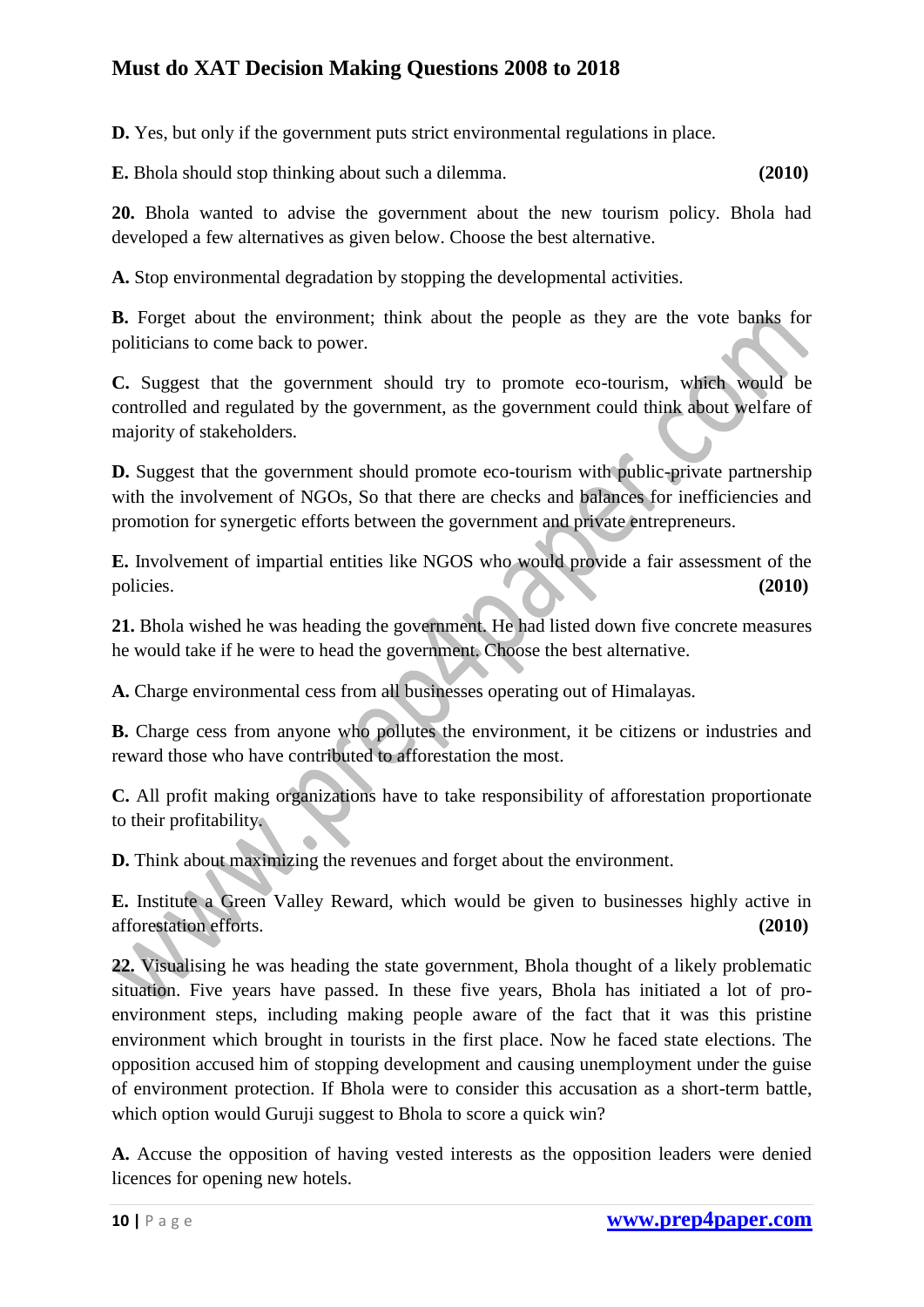**B.** Point out the improvement in environment since the implementation of pro-environment policies.

**C.** Compare the unemployment levels since the implementation of the pro-environment polices and if they are less, accuse the opposition of making baseless charges.

**D.** Point out that this government had initiated a regular cleaning-up drive and the opposition did not consider the data regarding the people who were employed in that drive.

**E.** Call the charges as baseless accusations being used to malign the good work he had done.

**(2010)**

#### **Solutions:**

**1. A** Since Seema is a conscientious female entrepreneur, she should realize that one of the basic premises behind her forming her company was to provide equal opportunity to female employees. Hence she cannot step back from that aim. At the same time she has to run her business profitably. Hence she should look at placing female employees in jobs where they can perform productively without the company's interests being compromised. For jobs requiring overtime and travel she could then look at perhaps hiring more male employees.

**2. B** As a recruitment manager one should focus Mayank's strengths and not necessarily his weaknesses. If Mayank has strengths in an area where there is a vacancy then he should be hired for that position. His lack of communication skills is a drawback which can be rectified through proper training on the job so long as it is not directly affecting his productivity too much. Hence the recruitment manager should give more priority to his qualities and not be governed by his drawbacks which may not be strictly relevant for the position he can join in.

**3. B** Since Saundarya Cosmetics has to maximize long-term profits, it has to look at moving beyond the 'rich' segment it has serviced so long. It has to look at catering to the middle class and poor segments which aspire to its products. Also sales in the rich segment are stagnating. Therefore the company should target products of different quality (and hence by implication price) to these other segments. Option (A) is ruled out because by selling-high quality products at low prices the company will lose money in the long run. (C) also implies selling the same products previously targeted at the rich (under different brand names) to the poor and middle classes. This would also potentially lead to losses through higher cost of productions and the need to maintain lower prices. Continuing to target only the rich would not maximize long-term profits as sales in this segment is clearly stagnating. Targeting only the middleclass would also be putting all eggs in one basket and hence not desirable. Thus option (B) is the correct answer as the company would be customizing is offering for targeting the different segments.

**4. A** The company has sold its software to more than a million of customers. The bug poses a significant threat to these customers. Hence if the problem is left unattended the company will face even greater loss of credibility and bad word-of-mouth if it keeps quiet and the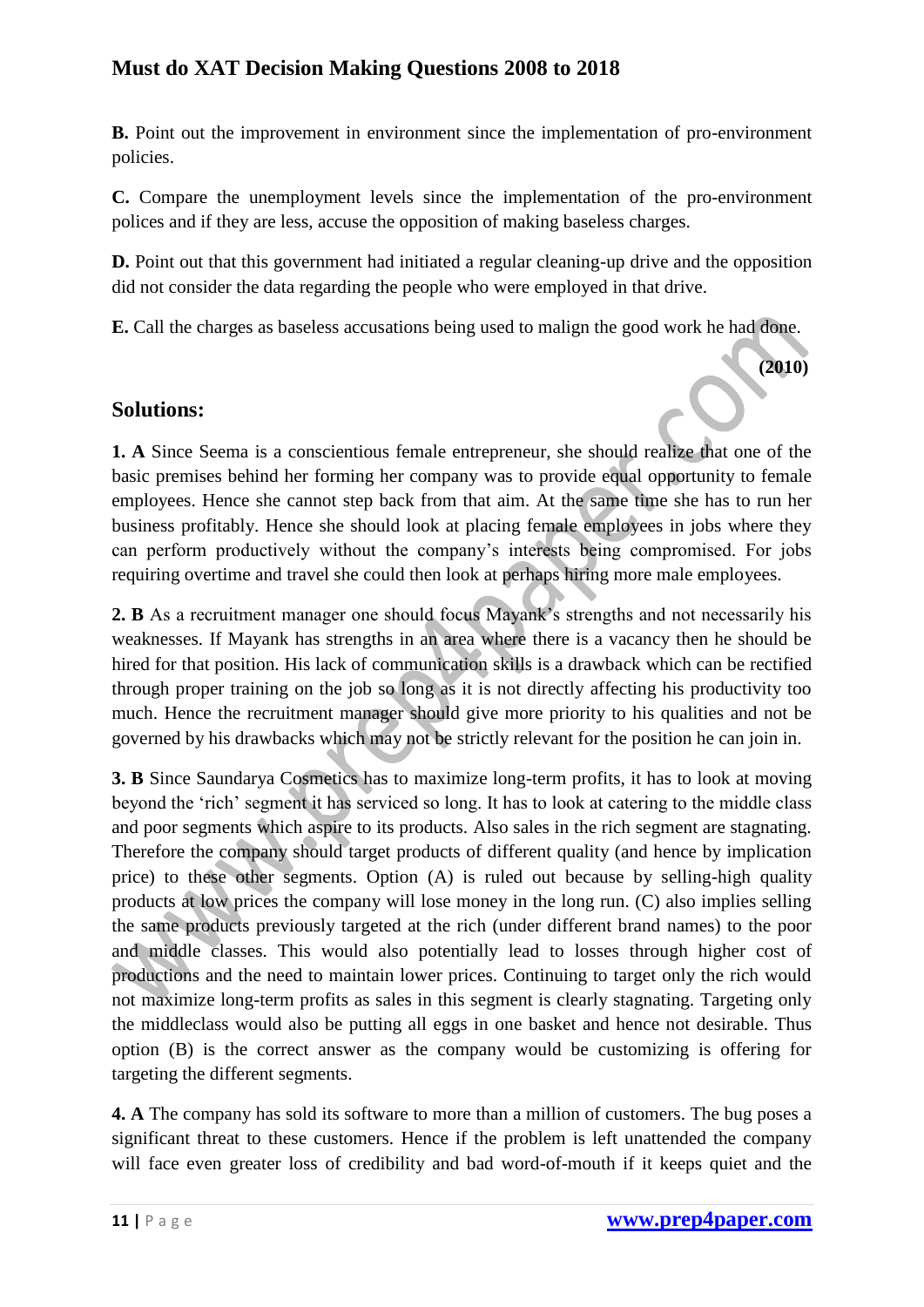customers discover the bug. Hence in order to keep its reputation with its customers and show its commitment to them the company should own up and fix the bug for all software copies sold even if it involves expenses for it. (B), (C) and (D) talk about keeping silent about the problem and hence can be ruled out. (E) is also not correct. Taking off a product that has sold more than a million copies is also an extreme step which will show up the company in a poor light.

**5. B** The important cause behind this entire incident was definitely the fact that while Mr Thakur took the bold initiative of negotiating wage contracts directly with supervisors he was inconsistent. He took the trouble to negotiate with day supervisors personally but failed to follow the same process for night supervisors which led to Ram Lal feeling aggrieved, resulting in the incident.

**6. E** Since the immediate cause of the problem was the inability of night supervisors to deal directly with Mr Thakur, if Thakur had created a process for night supervisors to meet him then the unpleasant incident with Ram Lal and its effect on the organization could have been avoided. Hence 2 comes first in terms of impact on organization. 3 would be next in terms of positive impact if Thakur had generally followed a policy of allowing employees to see him without an appointment. The problem with Ram Lal was aggravated by his repeated inability to see Thakur. Delegating the task of negotiating wage contracts with night shift employees to the Personnel Deptt. would have been next most effective though it would have been overall inconsistent with Thakur's policy. Postponing the decision of wage revision of night shift supervisors would have been least effective. Since contracts had been already made out for day supervisors this would have only added fuel to the problem. Hence the sequence 2-3- 1-4 is the right one.

**7. B** Option (A) is incorrect because his objective was definitely not to create a channel wherein employees could bargain on their wages. Option (C) is not correct as there is no mention in the passage that the supervisors were planning collective action against the management. Similarly neither option (D) nor option (E) are borned out by the statements mentioned in the passage.

**8. B** The reason(s) for Ram let's "grievance" have been mentioned as both his inability to meet the President & the unfairness of his wage contract. Thus, option (B) is the correct answer. Option (C) states the immediate cause of his outburst in the President's office.

**9. C** Obviously the Personnel Department would be disgruntled with Mr.Thakur's initiative because he had deliberately aggravated the problem by keeping it out of the picture. Since Thakur was unilaterally negotiating contracts without keeping the company in the picture about the financial implications of his contracts the Finance Deptt would also be disturbed about it. Lastly since the problem involved factory supervisors the production department would also be annoyed. If consulted it would have been able to advise Thakur about day and night shift workers and how they were likely to react to his manner of dealing with them.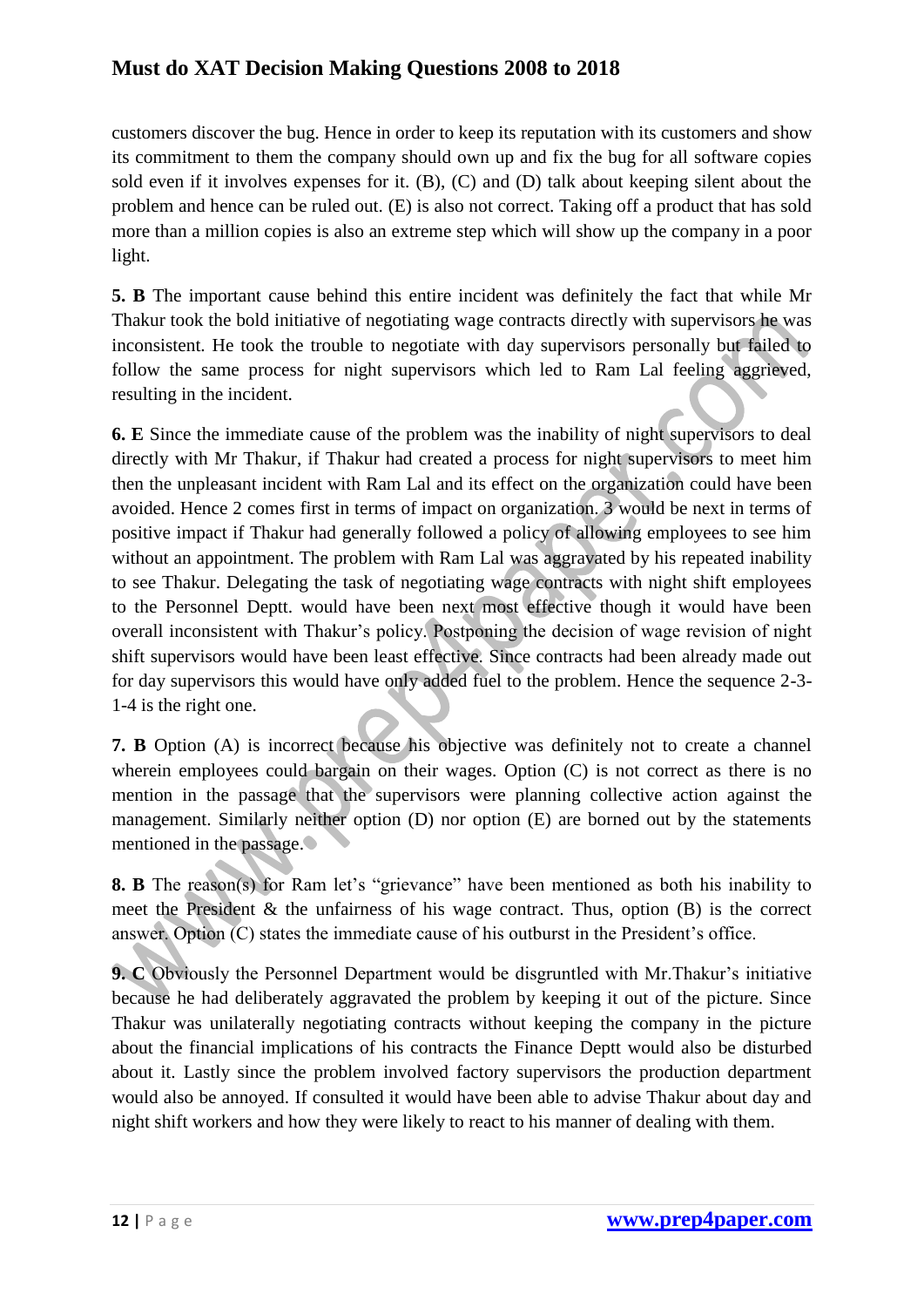**10. D** The fact that Mr Thakur hit Ram Lal back when he tried to assault him shows that he clearly became emotionally unstable under pressure and did not deal with the problem in a manner befitting a mature, senior executive.

**11. E** The answer is 'may be never' because it is not possible to find out the year in which Shekhar is going to break even simply from the data provided. While the sales in Patna and Bistupur may be the same, the costs (for example rentals) may be very different in Patna compared to Bistupur and hence we cannot predict that Shekhar will enjoy the same profit margin as the franchisee in Patna. Thus in the absence of complete information we cannot predict any certain figure for break-even and therefore "may be never" is the best choice.

**12. E** 'Patronage' here means the support that a person gives to a shop/store etc. by spending money there. Refer to the lines "Most upper middle class customers stopped there". Thus option (E) is the most appropriate choice.

13. D Shekhar has made his initial assessment based on his impression of the 'low image' of Sakchi and his expectation that the college going crowd of Bistupur would be his target market. Since this has landed him in confusion, he should do a more in-depth study to find the drivers and potential of the business before coming to a conclusion.

**14. C** Shekhar's decision on whether to take up the Music World franchise would depend to a large extent upon how well he expects the business to grow in future. This would impart his decision, for instance, to set up the store in Sakchi rather than Bistupur if the market really is expected to grow there in future. Factors like real estate prices and profitability of business in first two years would be short-term factors while factors such as changes in the music industry would be largely beyond the scope of decision-making.

**15. C** The learning from the solitaire incident is that people in certain roles would have different ways of carrying out their duties. The way Rabindra reacted to the solitaire incident and took a unilateral decision without informing his supervisor clearly illustrates this.

16. D In this option both the problem and its justification are correctly linked. Rabindra jumping to conclusions without investigating whether Om had carried out his duties is the root problem with the right justification for it.

**17. A** In order to resolve the issue it is necessary to revoke Rabindra's order because it was definitely a harsh punishment for a small act of negligence not properly investigated. This would resolve the issue and communicating the right reason for it would benefit the organization as a whole.

**18. D** The problem that Rabindra's decision created lay with the fact that he acted on impulse without investigating the matter properly. Hence D is the right choice.

**19. C** Bola's desire to contribute to the society cannot be realized if he does not set-up business and earn money. At the same time, he has reservation against the possible damage caused by his enterprise to the environment. Option (C) provides the best way out as it resolves this conflict in the best possible manner.